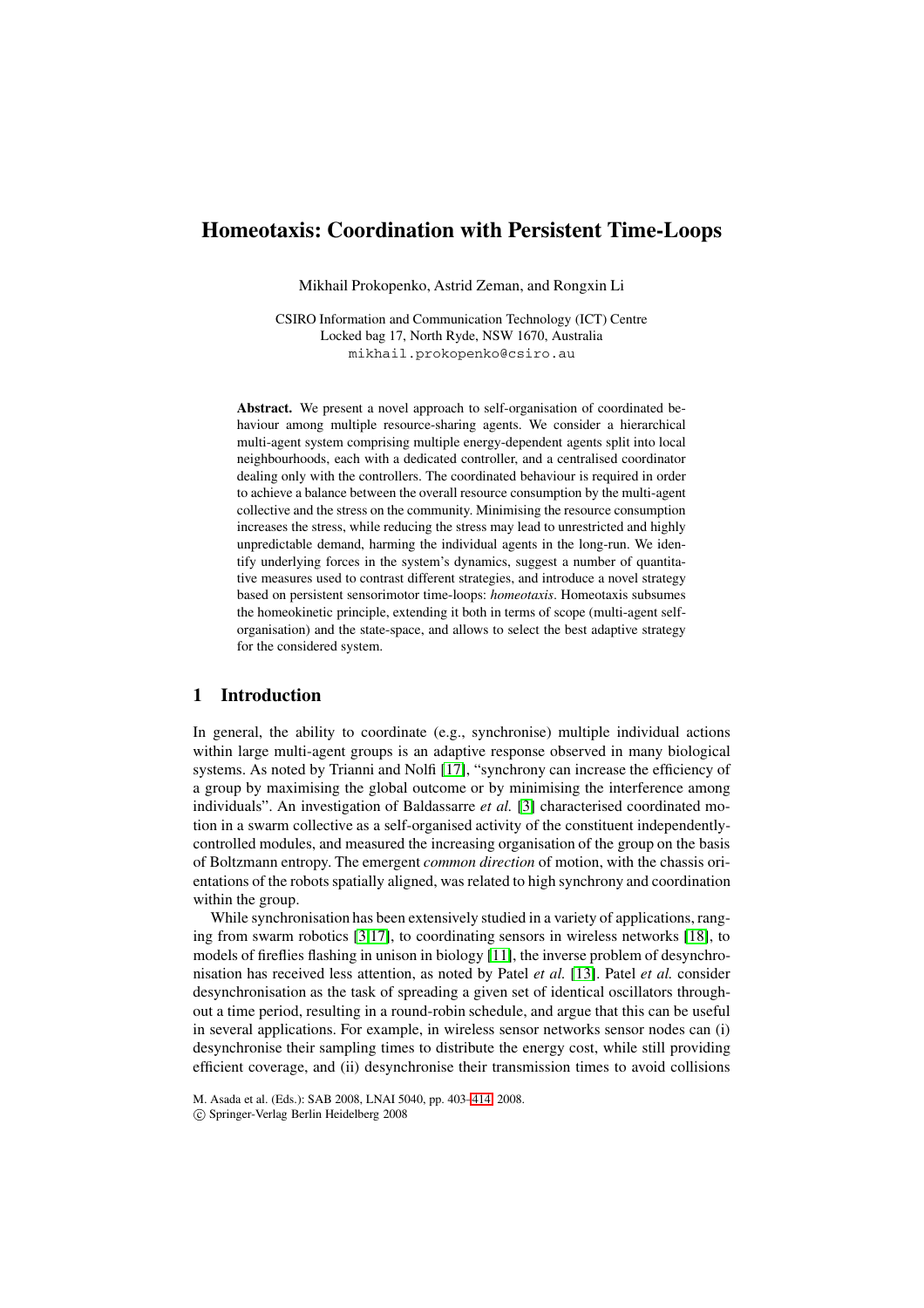and message loss. The study of Patel *et al.* is motivated by biology: "cells, acting as oscillators, control animal gaits and regulate heart valves through desynchronisation" [\[13\]](#page-11-2), leading to biologically-inspired algorithms for achieving desynchronisation.

Thus, both synchronisation and desynchronisation may be desirable at different stages in a multi-agent system. We believe, synchronisation enables better exploitation, while desynchronisation allows the system to explore alternatives. In general, a system that is well-balanced in terms of synchronisation and desynchronisation (i.e., in terms of exploitation and exploration) achieves an adequate coordination of its components through space and time, and across multiple activities. In other words, synchronisation and desynchronisation are interleaved sub-tasks of a more generic task: multi-agent spatiotemporal coordination.

A coordinated system may involve a degree of centralisation. For example, a bioinspired control architecture for artificial muscle materials is proposed by Odhner *et al.* [\[12\]](#page-10-3). The active material is broken up into many small cells, coordinated to produce a combined force or displacement. A single central controller uses only one input and one output: it measures only the summed displacement of all of the cells, producing a feedback signal that is broadcast to the cells. Each cell controls its displacement with a stochastic automaton, that is "a small local control automaton containing a pseudorandom number generator, so that it contracts and relaxes stochastically, with a probability distribution dictated by the input from the central feedback controller" [\[12\]](#page-10-3). This closed-loop system results in a smooth and predictable motion (e.g., tracking a desired position), and is scalable to many cells.

This paper solves the task of coordination in a model setting (distributed power load management system) using a novel domain-invariant and bio-inspired principle: *homeotaxis*, that incorporates homeokinesis and self-organisation of perception-action loops. The coordinated behaviour in our model system is required in order to balance the overall energy consumption by a multi-agent collective and the stress on the community. Minimising the energy consumption strains the system, while removing the stress typically leads to unrestricted and highly unpredictable demand, harming the individual agents in the long-run.

Section [2](#page-1-0) introduces our model problem: resource-sharing agents connected to a power load management system, and presents the motivation for the study. Domaininvariant approaches to multi-agent coordination are reviewed in Section [3.](#page-3-0) The following sections describe the proposed approach, and present simulation results, followed by conclusions.

## <span id="page-1-0"></span>**2 A Distributed Power Load Management System**

Electricity distribution is a complex system, consisting of loads (appliances), generators, transformer stations and distribution networks, and influenced by a market. During most times of the year, the market price is low (e.g., less than AUD\$20 per megawatt hour), but it can also be very high (near or at the maximum price, e.g., AUD\$10,000 per megawatt hour) during a peak demand, when energy supply is under extreme pressure.

Energy demand management is a new technology proposed to cope with the unpredictability of the energy market and provide a rapid response when supply is strained by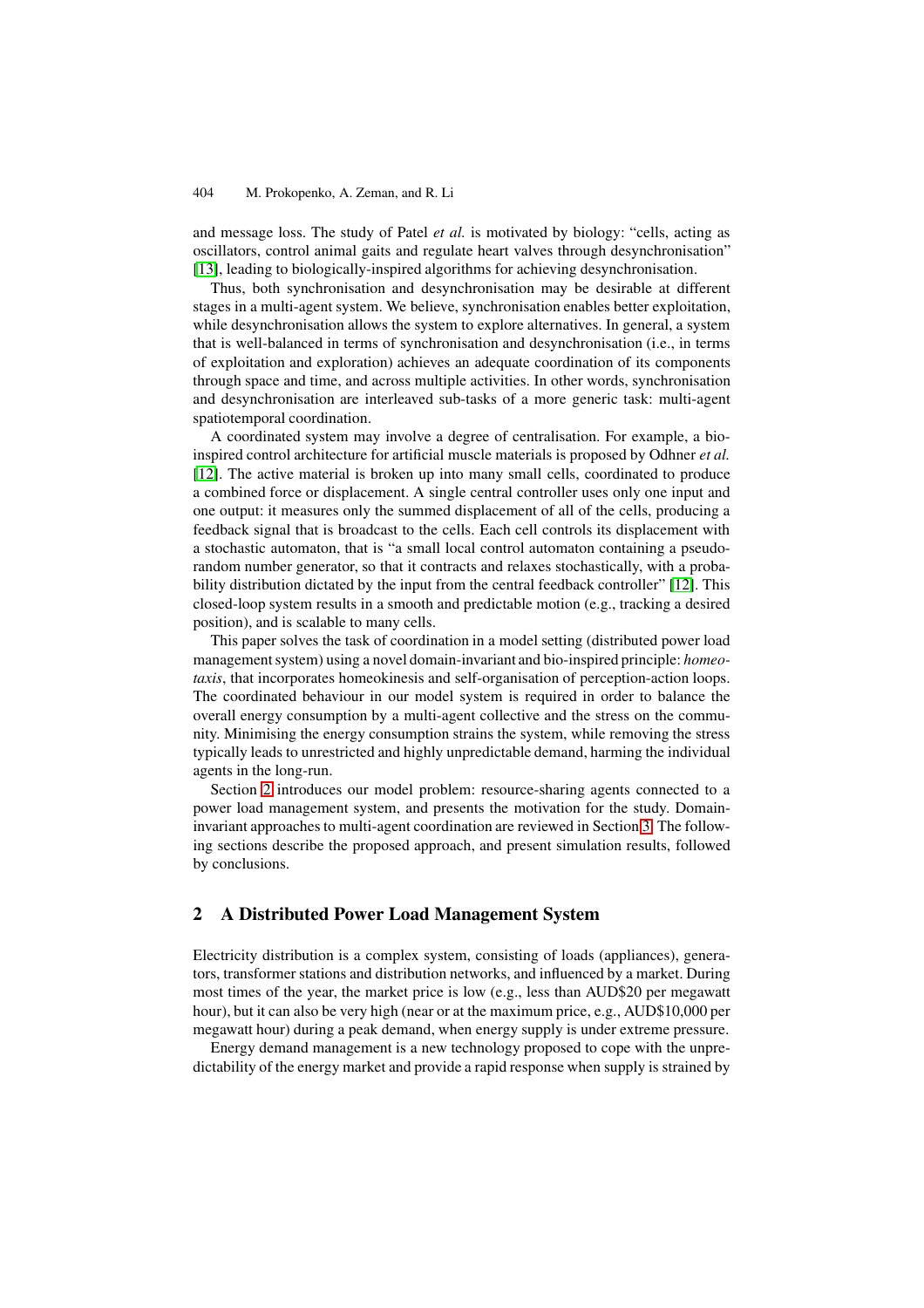

<span id="page-2-0"></span>**Fig. 1.** Strategy  $q_t = l_t$ . Circles on solid line:  $x_t$ ; crosses on dashed line:  $l_t$ ; dotted line:  $u_t$ .



<span id="page-2-1"></span>**Fig. 2.** Strategy  $q_t = u_t$ . Circles on solid line:  $x_t$ ; crosses on dashed line:  $l_t$ ; dotted line:  $u_t$ .

demand. Energy demand management essentially equips appliances with simple agents, and enables these agents to defer their electricity consumption when price suddenly skyrockets. We consider a hierarchical multi-agent system comprising multiple appliancelevel agents split into local neighbourhoods, each with a dedicated neighbourhood's controller (middle-level), and a high-level centralised coordinator dealing only with the middle-level controllers. Appliances within a neighbourhood can be switched on or off by their middle-level controller, within the constraints defined by customer preferences. The neighbourhood's controller agent in turn receives an energy quota from the highlevel coordinator — this energy quota is the limit on the total energy consumption for the neighbourhood.

In this paper, we focus on the behaviour of the high-level coordinator, i.e., on how to choose the optimal strategy setting the real-time quota to a middle-level controller. The high-level coordinator needs to incorporate information from the market (e.g., the current local price of energy p*t*), as well as inputs from middle-level controller. The coordinator is required to balance the risk of exposure to volatile prices, and reduce strain in the load network.

The local energy demand limits for a neighbourhood are obtained by each middle-level controller as two values per interval: 1) the minimal consumption  $l_t$  of the local neighbourhood, and 2) the unconstrained (default) consumption  $u_t$  of the neighbourhood. The first value is defined as the total minimal consumption over an entire future market cycle (e.g., five minute interval). The minimal load requirements of appliances depend on the hardware and operating limits of individual appliances. The unconstrained consumption of the neighbourhood refers to its total consumption when the individual agents operate under normal conditions without any external influence. The limits  $l_t$  and  $u_t$  are computed by each middle-level controller in the beginning of a market cycle, using an optimisation procedure described elsewhere [\[9\]](#page-10-4).

The coordinator sets the quota  $q_t$  for the next market cycle, as a value inclusively between the values of the minimal and unconstrained demand:  $l_t \le q_t \le u_t$ . In response to this quota the middle-level controller selects the best control plan for each load in its neighbourhood [\[9\]](#page-10-4), resulting in actual total consumption  $x_t$  in the neighbourhood. These interactions essentially create a control loop where multiple individual agents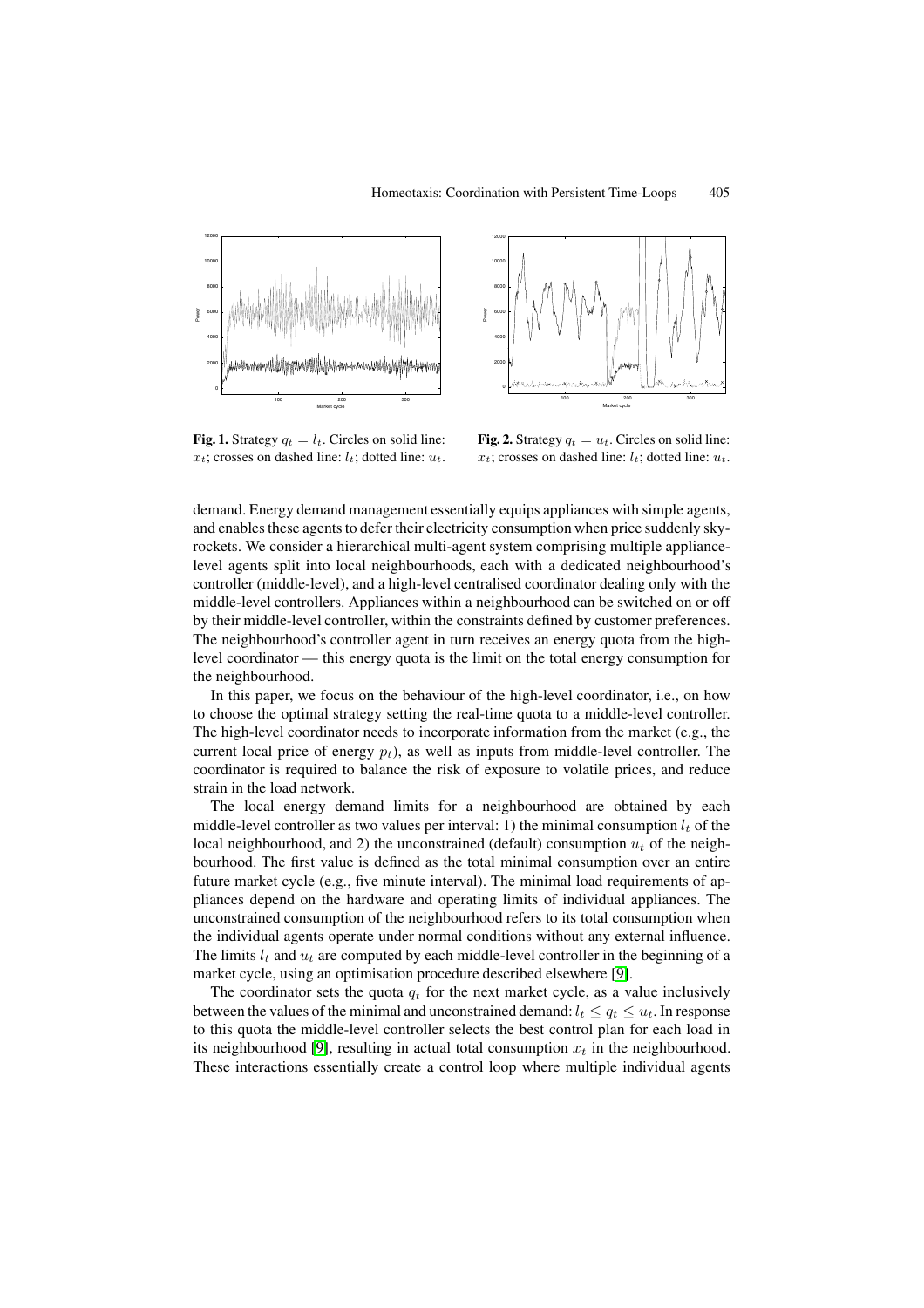plan their consumption for the next interval t, producing the aggregate limits  $l_t$  and  $u_t$ , while the coordinator reacts to these inputs (as well as the dispatch price  $p_t$ ) by setting the quota  $q_t$ . This results in the actual consumption  $x_t$ , affecting the agents' plans for the next interval  $(t + 1)$  and the future limits  $l_{t+1}$  and  $u_{t+1}$ , and so on. Thus, the limits depend on the quotas set in the past.

One may assume that an optimal quota-setting strategy would be the minimal achievable consumption for a neighbourhood:  $q_t = l_t$ , that is, restricting the agents' energy consumption levels to the lowest possible value that they can cope with. This does reduce the total cost  $S(T) = \sum_{t=1}^{T} p_t x_t$ . However, when the minimal quota is imposed, some of the energy which is not consumed in one period will need to be consumed at a later time. The longer a minimal quota is imposed, the more loads are pushed to a stressful limit. The results of such undesirable synchronisation are shown in Fig. [1:](#page-2-0) the minimal quota increases the minimal achievable consumption  $l_t$  after some initial period during which the agents can still defer their demand. The agents become eventually synchronised when none of them can defer the demand any longer, stressing the neighbourhood. Such stress would result in a peak demand if a quota is released, and can cause negative effects such as shortage of energy or a peak price, threatening system stability. In short, when  $q_t = l_t$ , the minimal consumption  $l_t$  itself grows over time, and while the cost  $S$  is low, the stress (the total uncompromisable "incompressible" demand), defined as  $R(T) = \sum_{t}^{T} l_t$ , is very high.

Similarly, setting the quota to another possible extreme  $q_t = u_t$  (except during the period around cycle 200 when an extremely high price  $p_t$  forces the coordinator to use the default  $q_t = l_t$ ) results in an unbalanced outcome (Fig. [2\)](#page-2-1). In this case, the stress  $R(T)$  is minimal, but the cost  $S(T)$  is high. The stability of the actual consumption  $x_t$ , measured as the variance  $\sigma_x^2(T)$ , is also quite significant.

Hence the coordinator needs to define an optimal quota which not only reduces energy costs, but also avoids instability and stress within the system. More precisely, optimality of the quota over a time period T depends on (i) the total cost  $S(T)$ ; (ii) stability  $\sigma_x^2(T)$  of the actual consumption  $x_t$ ; and (iii) the stress  $R(T)$ . In order to derive an optimal quota-setting strategy we turn to domain-invariant principles of multi-agent coordination.

### <span id="page-3-0"></span>**3 Domain-Invariant Principles of Adaptive Behaviour**

A few approaches were recently proposed in order to characterise and achieve spatiotemporal coordination in a general way. For example, a modular robotic system modelling a multi-segment snake-like organism, with actuators ("muscles") attached to individual segments ("vertebrae") was evolved according to generic information-theoretic measure (excess entropy or predictive information, defined in Shannon sense) [\[16\]](#page-11-3). In general, one may argue that *information-driven self-organisation* is one of the main evolutionary forces that may be used in both design (e.g., information-driven evolutionary design [\[15\]](#page-11-4)) and biological evolution [\[14\]](#page-11-5). An example of such information-driven dynamics is the acquisition of information from the environment: there is evidence that pushing the information flow to the information-theoreticlimit (i.e., maximisation of information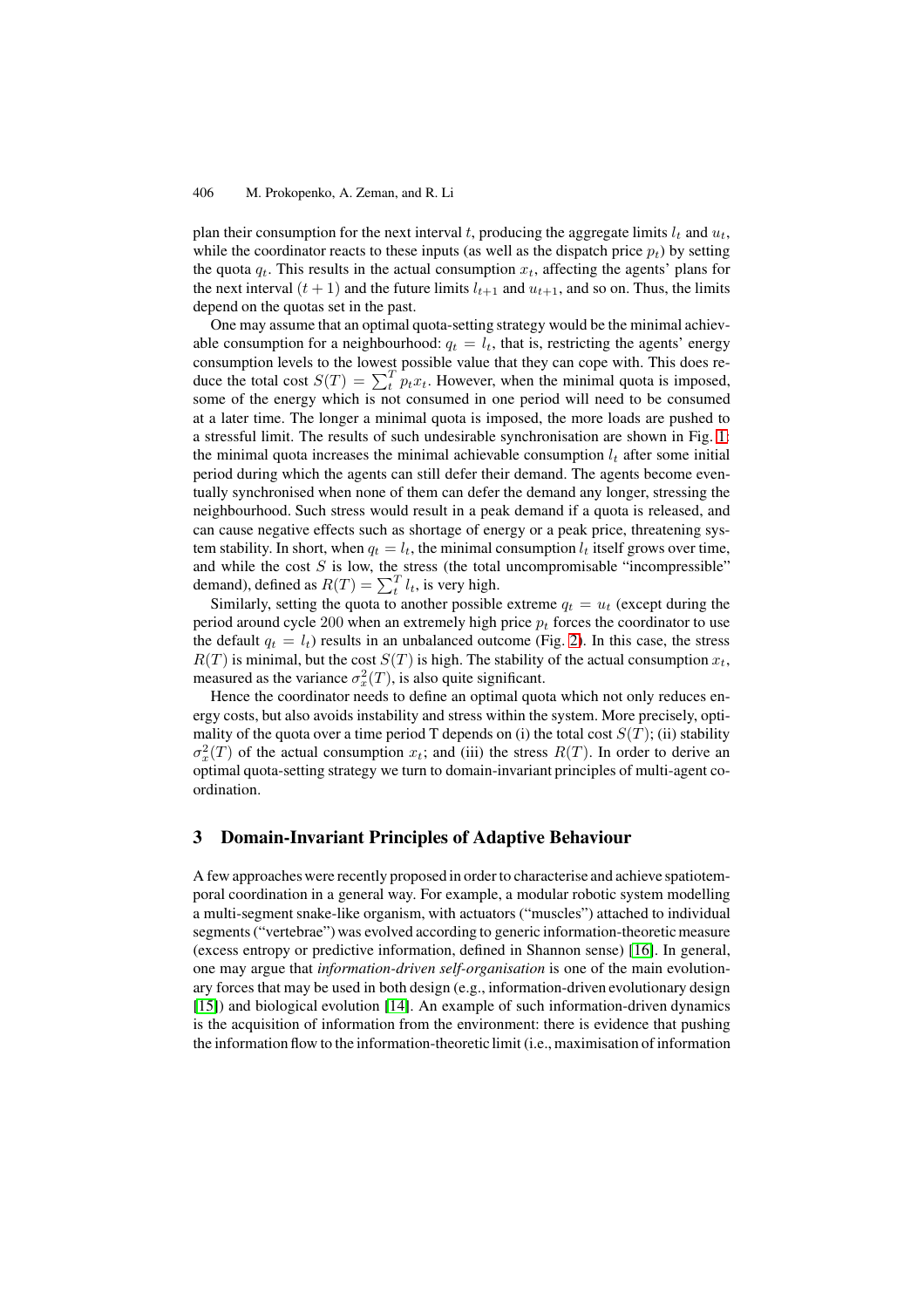transfer through the system's perception-action loop) can give rise to intricate behaviour, induce a necessary structure in the system, and ultimately adaptively reshape the system [\[8\]](#page-10-5).

Information-driven self-organisation that relies on dynamics of predictive information [\[15,](#page-11-4)[10\]](#page-10-6) is related to the search of domain-invariant principles carried out by Der *et al.* [\[4,](#page-10-7)[7,](#page-10-8)[6](#page-10-9)[,5\]](#page-10-10). While traditionally an objective function, measuring the distance between the current and a desired behaviour, is provided explicitly by the designers, Der *et al.* consider self-referential adaptive systems: the systems for which the objective function is derived from the dynamics of the system itself, i.e. "adaptive, embodied systems where the objective of adaptation is a function of the robots sensor values alone" [\[5\]](#page-10-10). In doing so they follow the principle of homeokinesis — the dynamical analogue of homeostasis [\[1\]](#page-10-11). The principle of homeokinesis was developed by Der *et al.* [\[4,](#page-10-7)[7\]](#page-10-8) as a general domain-invariant principle for self-organisation in robot behaviour. The principle is based on the assumptions that the robot is able to (i) learn an internal representation (self-model) of its current behaviour, and (ii) adapt its behaviour by minimising the difference between the self-model and true behaviour in the real world. Importantly, the principle does not lead to stabilisation of stationary states (that would result in a "donothing" behaviour), but rather suggests a smooth and predictable kinetic regime.

In developing the principle of homeokinesis, Der and Liebscher [\[7\]](#page-10-8) have introduced a reversal of time in the modelling process, capturing a time-loop error. The time-loop error is formalised in Section [4](#page-4-0) — at this stage we note, following [\[7\]](#page-10-8), that it is driven by two opposite forces. On the one hand, the time-loop error is small if the current behaviour is well represented by the internal model, producing behaviours that correspond to smooth and predictable sensor values. The second tendency is that the time reversal in the modelling process inverts a stable behaviour into unstable, and vice versa. Specifically, if the behaviour is stable in the forward time direction, it is unstable if the time is reversed, and therefore, the time-loop error is minimised if the kinetic behaviour of the robot is unstable in the forward time direction. This feature eliminates trivial behaviours (e.g., a "do-nothing" behaviour). Nevertheless, the instability cannot continue unrestricted, as the first tendency (the faithful self-model) demands smooth trajectories in the sensor space. This closed-loop interplay between a smooth and predictable sensor space exploration and an unstable kinetic behaviour balances exploration and exploitation aspects of the behaviour.

Importantly, both the information-driven self-organisation and the principle of homeokinesis emphasise the role of behaviour's predictability as well as non-stationary sensorimotor dynamics in achieving the desired balance between exploitation and exploration. A possible unification is described by Ay *et al.* [\[2\]](#page-10-12) and Der *et al.* [\[5\]](#page-10-10).

# <span id="page-4-0"></span>**4 Homeotaxis as Coordination with Persistent Time-Loops**

In deriving the optimal quota-setting strategy we extend the homeokinetic principle to the task of multi-agent coordination, by considering the consumption  $x_t$  within a multi-agent system to be among sensory inputs of the high-level coordinator, and the coordinator's output q*<sup>t</sup>* to be its actuation. This extends the principle to *homeokinetic coordination*. Homeotaxis is achieved by enhancing the time-loop error with persistence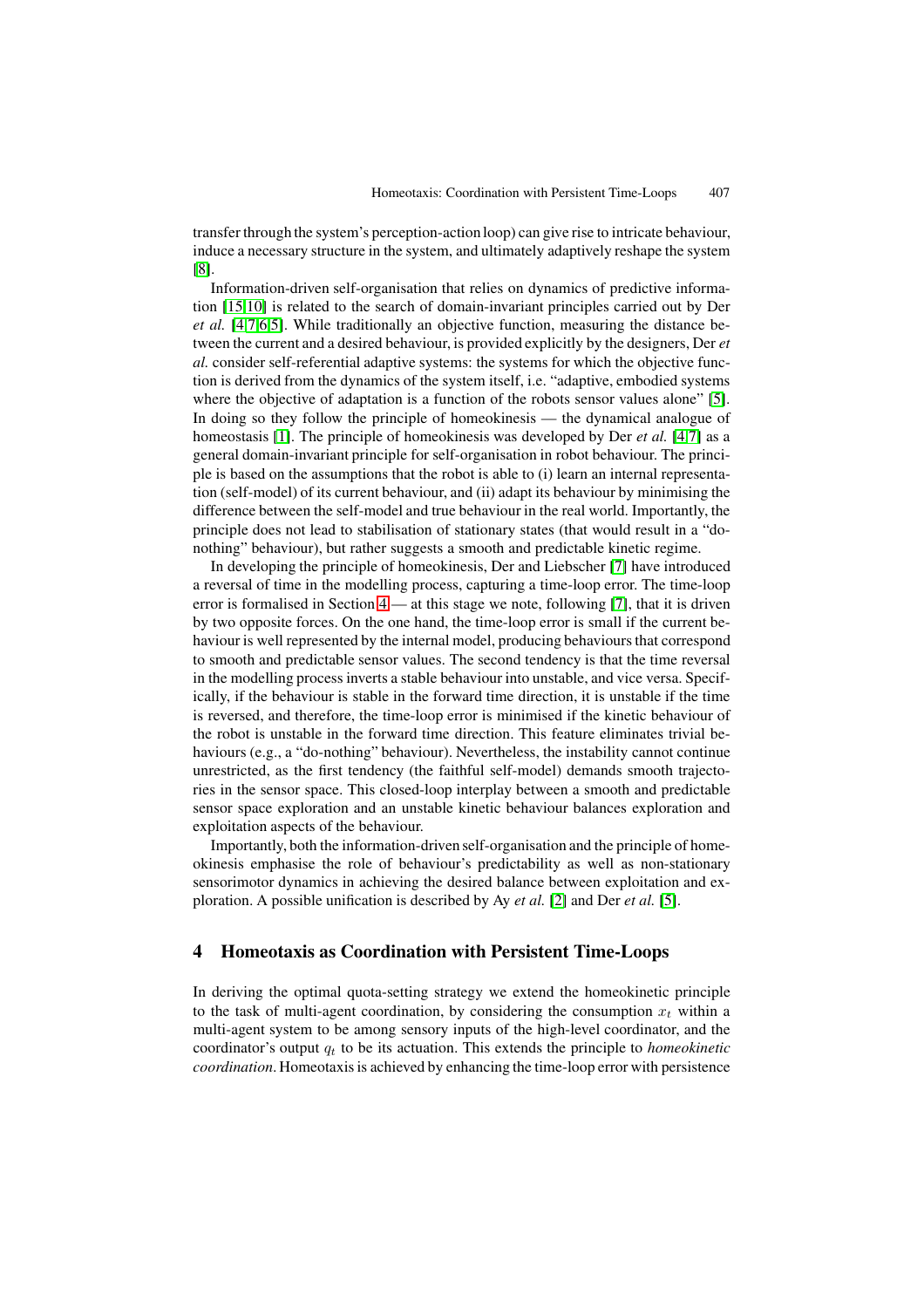error, and is motivated by *taxis*: "an innate behavioural response by an organism to a directional stimulus" [\[19\]](#page-11-6)<sup>1</sup>.

#### **4.1 Example**

Let us begin by exemplifying the original use of the time-loop error, following a simple homeokinesis model of Der and Liebscher [\[7\]](#page-10-8). Consider the linear system with dynamics

$$
x_{t+1} = c_t x_t + \xi_t \tag{1}
$$

where  $c_t$  is the controlling variable, and  $\xi_t$  is the part not handled by the model. The system can be modelled forward in time:

$$
\hat{x}_{t+1} = c_t x_t \,,\tag{2}
$$

<span id="page-5-1"></span>as well as backward in time:

<span id="page-5-3"></span>
$$
\check{x}_t = x_{t+1}/c_t = (c_t x_t + \xi_t)/c_t = x_t + \xi_t/c_t \tag{3}
$$

Here  $\hat{x}_{t+1}$  is the predicted value given the current observation  $x_t$ , while  $\check{x}_t$  is the reconstructed value, given the latest observation  $x_{t+1}$ . Traditionally, having observed  $x_{t+1}$ , one uses  $E = (x_{t+1} - \hat{x}_{t+1})^2$  as the error to minimise, i.e. as a feedback signal. The time-loop error is defined as

$$
W = (\check{x}_t - x_t)^2 \,,\tag{4}
$$

<span id="page-5-2"></span>that is, it is obtained by going forward in time from  $x_t$  to  $x_{t+1}$ , followed by a step [\(3\)](#page-5-1) from  $x_{t+1}$  to the reconstructed state  $\check{x}_t$  backward in time. The full sequence  $x_t \rightarrow$  $x_{t+1} \rightarrow \tilde{x}_t$  is called the time loop. Using gradient descent to minimise the time-loop error [\(4\)](#page-5-2)  $W = \xi_t^2/c_t^2$ , with respect to the controlling variable  $c_t$ , yields the update rule (for a small number  $\epsilon > 0$  determining the rate of descent)

$$
c_{t+1} = c_t + \epsilon \, \xi_t^2 / c_t^3 \tag{5}
$$

<span id="page-5-5"></span>As mentioned in the previous section, the time-loop error  $W$  is small if the current behaviour is well represented by the internal model [\(2\)](#page-5-3), producing behaviours that obtain smooth and predictable ("exploitable") sensor values. On the other hand, the time-loop error is minimised if the kinetic behaviour is unstable in the forward time direction, eliminating trivial stationary behaviours, and encouraging exploration.

### **4.2 General Case**

In general, one considers a system with an adaptive controller, defined by the controller's parameter vector  $\mathbf{c}_t$ , and output that depends on the sensor values  $\mathbf{x}_t$  observed at time t. The adaptive model M aims to predict the true sensor values  $x_{t+1}$  at  $(t+1)$ :

$$
\hat{\mathbf{x}}_{t+1} = \mathbf{x}_t + M(\mathbf{x}_t, y_t; m), \qquad (6)
$$

<span id="page-5-4"></span><span id="page-5-0"></span><sup>1</sup> Taxis differs from *kinesis*, "a non-directional change in activity in response to a stimulus that results in the illusion of directed motion due to different rates of activity depending on stimulus intensity" [\[19\]](#page-11-6).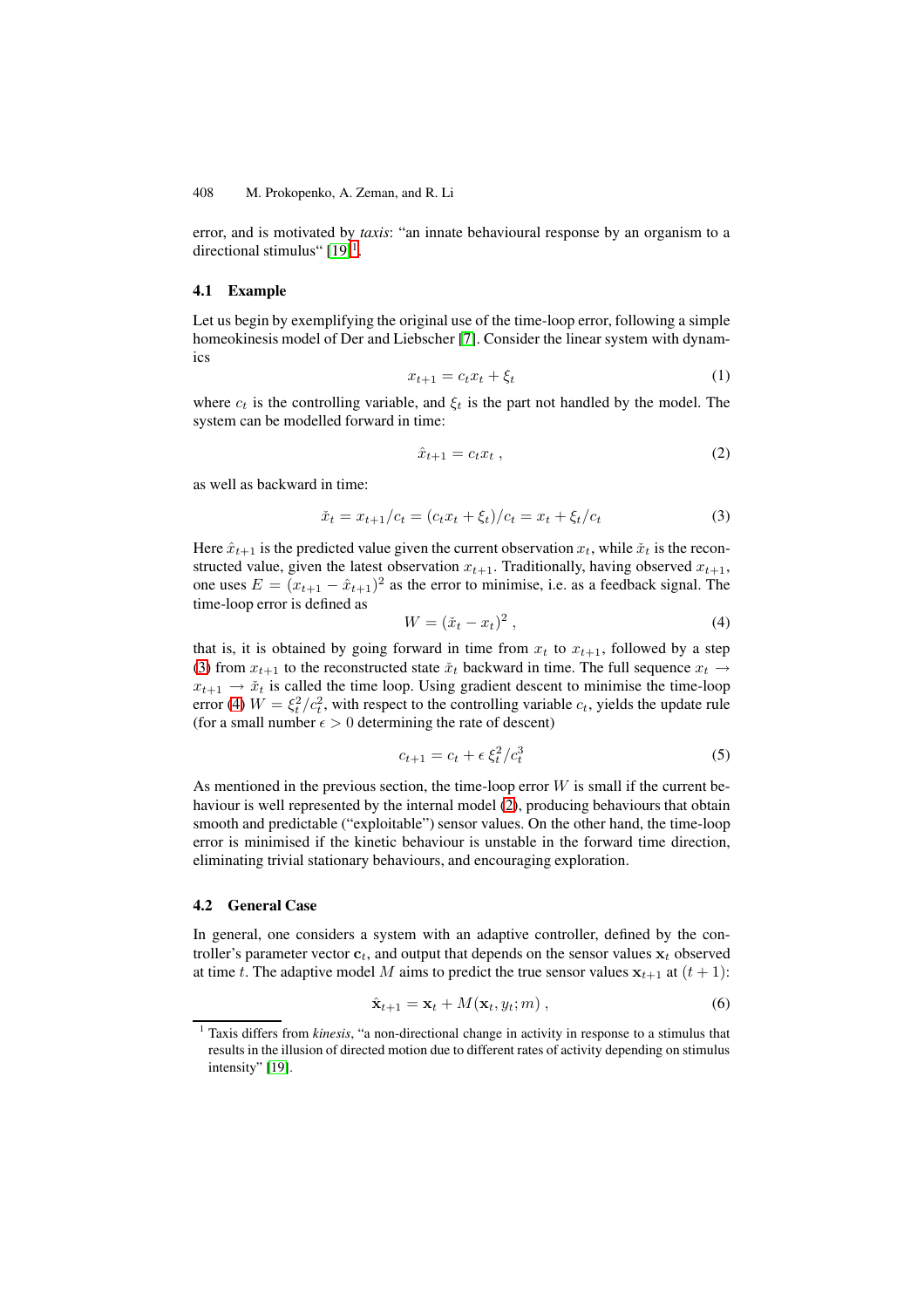where m is the predictor's parameter. Abbreviating  $M(\mathbf{x}_t, y_t; m)$  as  $M(\mathbf{x}_t)$ , and minimising the prediction error

$$
E = (\mathbf{x}_{t+1} - \hat{\mathbf{x}}_{t+1})^2 = (\mathbf{x}_{t+1} - \mathbf{x}_t - M(\mathbf{x}_t))^2 = (\Delta \mathbf{x}_t - M(\mathbf{x}_t))^2 \tag{7}
$$

by gradient descent yields an update rule for the controller and the predictor, respectively (the latter does not have to be updated in real-time), where  $\epsilon > 0$ ,  $\eta > 0$ :

$$
\mathbf{c}_{t+1} = \mathbf{c}_t - \epsilon \frac{\partial E}{\partial \mathbf{c}_t} \qquad m_{t+1} = m_t - \eta \frac{\partial E}{\partial m}
$$
(8)

Assuming the dynamics

$$
\mathbf{x}_{t+1} = \mathbf{x}_t + M(\mathbf{x}_t) + \xi_t \,, \tag{9}
$$

where  $\xi_t$  is the vector of perturbations not covered by the model M, the model can be written backward in time [\[7\]](#page-10-8) as

$$
\check{\mathbf{x}}_t = \mathbf{x}_{t+1} + M^{(-)}(\mathbf{x}_{t+1}), \qquad (10)
$$

where we define the reverse model  $M^{(-)}$  as follows:

$$
\mathbf{x}_t = \hat{\mathbf{x}}_{t+1} + M^{(-)}(\hat{\mathbf{x}}_{t+1})
$$
\n(11)

<span id="page-6-0"></span>The definition [\(11\)](#page-6-0) is symmetric to the expression [\(6\)](#page-5-4). This definition corrects the one given in [\[7\]](#page-10-8) that specifies  $\mathbf{x}_t = M^{(-)}(\mathbf{x}_t + M(\mathbf{x}_t))$ , which is equivalent to  $\mathbf{x}_t =$  $M^{(-)}(\hat{\mathbf{x}}_{t+1})$ . The time-loop error then is given by

$$
W = (\dot{\mathbf{x}}_t - \mathbf{x}_t)^2 = (\xi_t + M^{(-)}(\mathbf{x}_{t+1}) - M^{(-)}(\hat{\mathbf{x}}_{t+1}))^2
$$
(12)

yielding the update rules for the controller and the predictor, respectively:

$$
\mathbf{c}_{t+1} = \mathbf{c}_t - \epsilon \frac{\partial W}{\partial \mathbf{c}_t} \qquad m_{t+1} = m_t - \eta \frac{\partial W}{\partial m} \tag{13}
$$

### **4.3 Extension**

In developing the principle of homeotaxis and applying it to the distributed energy management, we consider a system with an adaptive controller and output

$$
q_{t+1} = \begin{cases} l_{t+1} & \text{if } c_{t+1}x_t < l_{t+1} \\ u_{t+1} & \text{if } c_{t+1}x_t > u_{t+1} \\ c_{t+1}x_t & \text{otherwise} \end{cases}
$$
(14)

<span id="page-6-1"></span>during a transition from t to  $(t+1)$ . Specifically,  $x_t$  is the last observed actual consumption (the sensor value) achieved in response to the quota  $q_t$ ; the current limits  $l_{t+1}$  and  $u_{t+1}$  are known as well. The quota-controlling parameter  $c_{t+1}$  is to be updated before setting the quota (the output)  $q_{t+1}$ .

<span id="page-6-2"></span>The adaptive model aims to predict the true sensor value

$$
x_{t+1} = c_{t+1}x_t + \xi_t \tag{15}
$$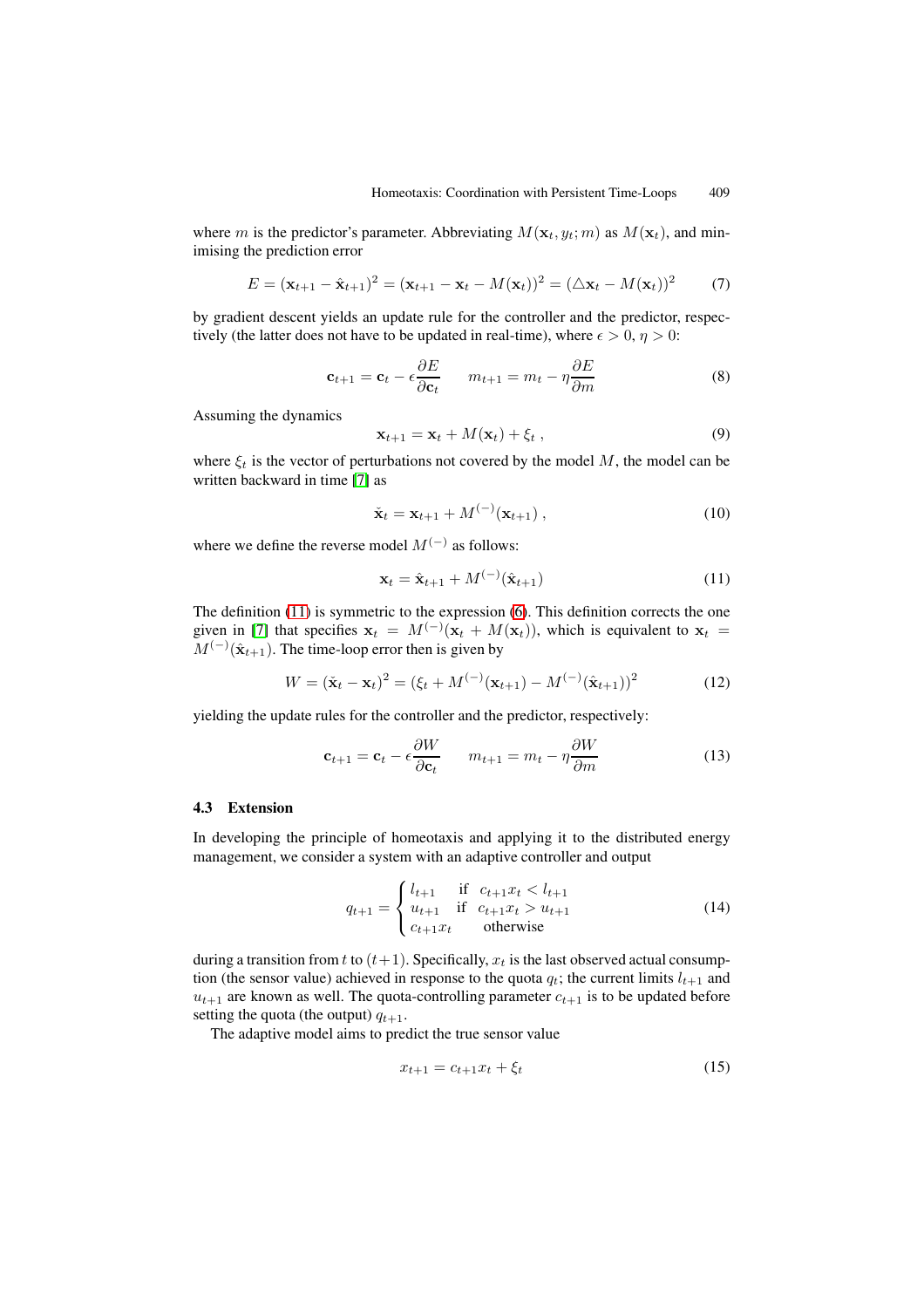

<span id="page-7-1"></span>**Fig. 3.** Minimising error Q. Circles on solid line:  $x_t$ ; crosses on dashed line:  $l_t$ ; dotted line: u*t*.



<span id="page-7-3"></span>**Fig. 4.** Basic homeokinesis. Circles on solid line:  $x_t$ ; crosses on dashed line:  $l_t$ ; dotted line: u*t*.

that will result when the quota is set:

$$
\hat{x}_{t+1} = q_{t+1} \tag{16}
$$

The quota dynamics may also be described recursively:

<span id="page-7-0"></span>
$$
q_{t+1} = q_t + \zeta_t \tag{17}
$$

for some perturbation  $\zeta_t$  that needs to be minimised to maintain persistent quotas. The persistence error can be formulated, by applying relationships [\(17\)](#page-7-0) and [\(14\)](#page-6-1), as

$$
Q = (q_t - q_{t+1})^2
$$
 (18)

<span id="page-7-2"></span>In our case,  $Q = (q_t - c_{t+1}x_t)^2$  is minimised by

<span id="page-7-5"></span>
$$
\hat{c}_{t+1} = q_t / x_t \tag{19}
$$

The control strategy using this simplistic update rule balances cost, stability and stress reasonably well, but is not responsive to sudden changes in the underlying demand. Fig. [3](#page-7-1) shows the dynamics for a scenario where there is a spike in demand at market cycle 500 — it is evident that the optimal balance is lost after the spike. However, it can be complemented by a signal produced by the time-loop error:

<span id="page-7-4"></span>
$$
W_Q = (\check{x}_{t;Q} - x_t)^2 = (x_{t+1}/\hat{c}_{t+1} - x_t)^2 = ((\hat{c}_{t+1}x_t + \xi_t)/\hat{c}_{t+1} - x_t)^2 = \xi_t^2/\hat{c}_{t+1}^2
$$
\n(20)

The error W*<sup>Q</sup>* exemplifies *persistent time-loop error*:

$$
W_Q = (\check{x}_{t;Q} - x_t)^2 = (\xi_t + M^{(-)}(x_{t+1}; \hat{c}_{t+1}) - M^{(-)}(\hat{x}_{t+1}))^2
$$
 (21)

where  $\hat{c}$  is determined by minimisation of the persistence error  $Q$  [\(18\)](#page-7-2). The controller update rule that minimises both the persistence error Q and the usual time-loop error is given by

$$
c_{t+1} = \hat{c}_{t+1} - \epsilon \frac{\partial W_Q}{\partial \hat{c}_{t+1}} = \hat{c}_{t+1} + \epsilon' \frac{\xi_t^2}{\hat{c}_{t+1}^3}
$$
(22)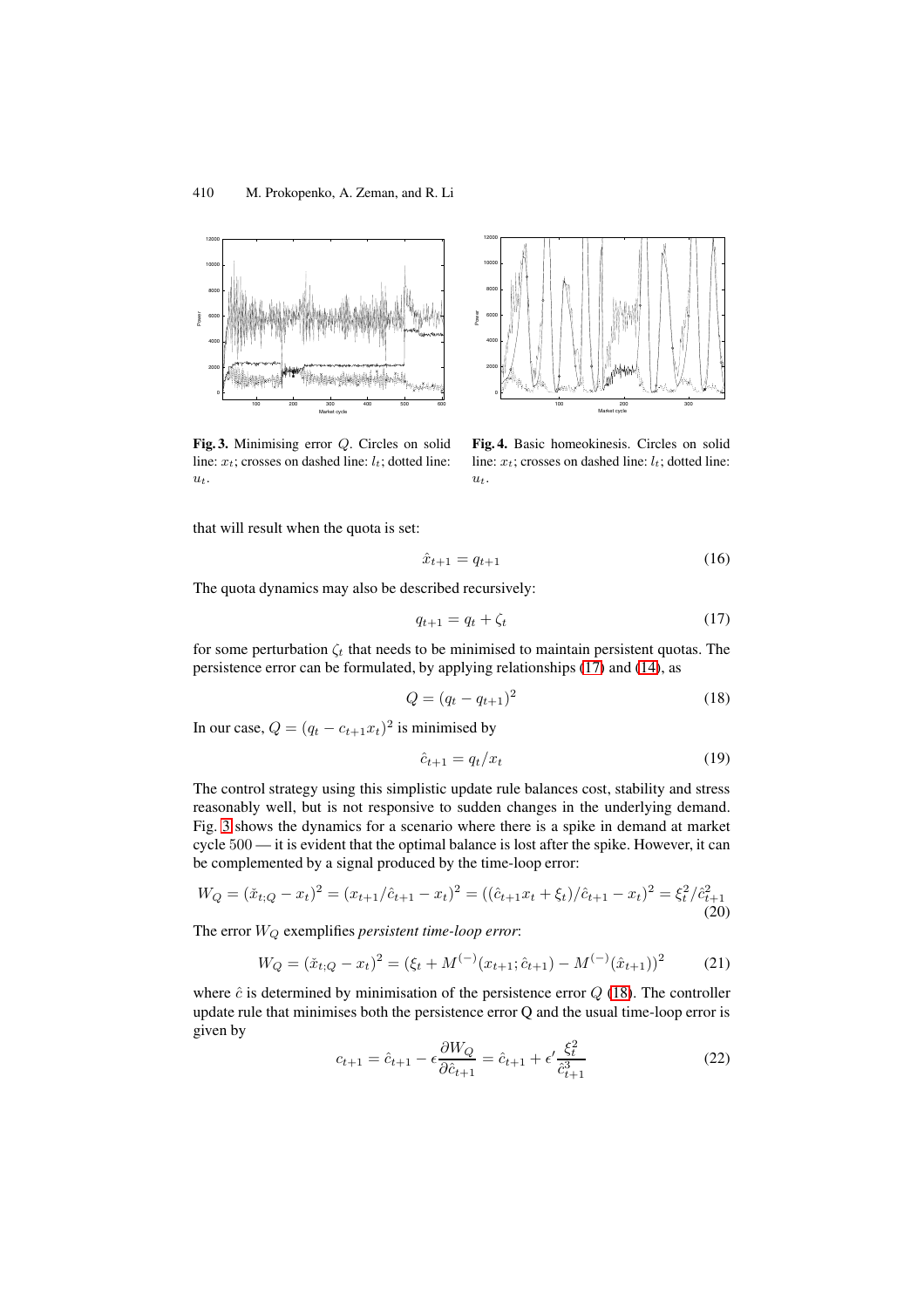In summary, the *persistent time-loop error* W*<sup>Q</sup>* is obtained by (i) minimising the persistence error [\(18\)](#page-7-2), and (ii) using the corrected controlling variable in the time-loop reconstruction. Essentially, it explicitly demands smoothness and predictability of trajectories in both the sensor-space and action-space. It is interesting to note, at this stage, that a basic homeokinetic strategy where update rule is given by [\(5\)](#page-5-5) does not work in this case: as shown in Fig. [4,](#page-7-3) the actual consumption is too unstable, while being reasonably smooth and predictable on average.

The next step is to estimate the perturbation  $\xi_t$ . We used the following approximations:

$$
\xi_t^{(1)} = |\check{x}_t - x_t| \qquad \xi_t^{(2)} = |x_{t+1} - x_t| \qquad \xi_t^{(3)} = |\check{x}_t - q_t| \qquad (23)
$$

Perfect control is indicated by  $c = 1$ . According to [\(20\)](#page-7-4),  $\xi_t^{(1)}$  yields  $\hat{c} = 1$ , while  $\xi_t^{(2)}$  yields  $c = 1$  according to [\(15\)](#page-6-2), and  $\xi_t^{(3)}$  yields  $\hat{c} = 1$  according to [\(20\)](#page-7-4) and [\(19\)](#page-7-5) considered together.

# **5 Results**

In this section we present experimental results of three different homeotaxic strategies that minimise persistent time-loop error with approximations  $\xi_t^{(1)}$  (Fig. [5\)](#page-8-0),  $\xi_t^{(2)}$ (Fig. [6\)](#page-9-0), and  $\xi_t^{(3)}$  (Fig. [7\)](#page-9-1). Each experiment involved 100 individual agents in the neighbourhood coordinated over a 5000 cycle run, including a short period around cycle 200 during which the coordinator used the default  $q_t = l_t$ , and an instantaneous spike in demand to min(5000; u*t*) at cycle 500. The performance was measured in terms of the cost *S*, stability  $\sigma_x^2$ , stress *R* over  $T = 5000$  cycles, and their linear combination



<span id="page-8-0"></span>**Fig. 5.** Minimising  $\xi_t^{(1)}$ . Circles on solid line:  $x_t$ ; crosses on dashed line:  $l_t$ ; dotted line:  $u_t$ .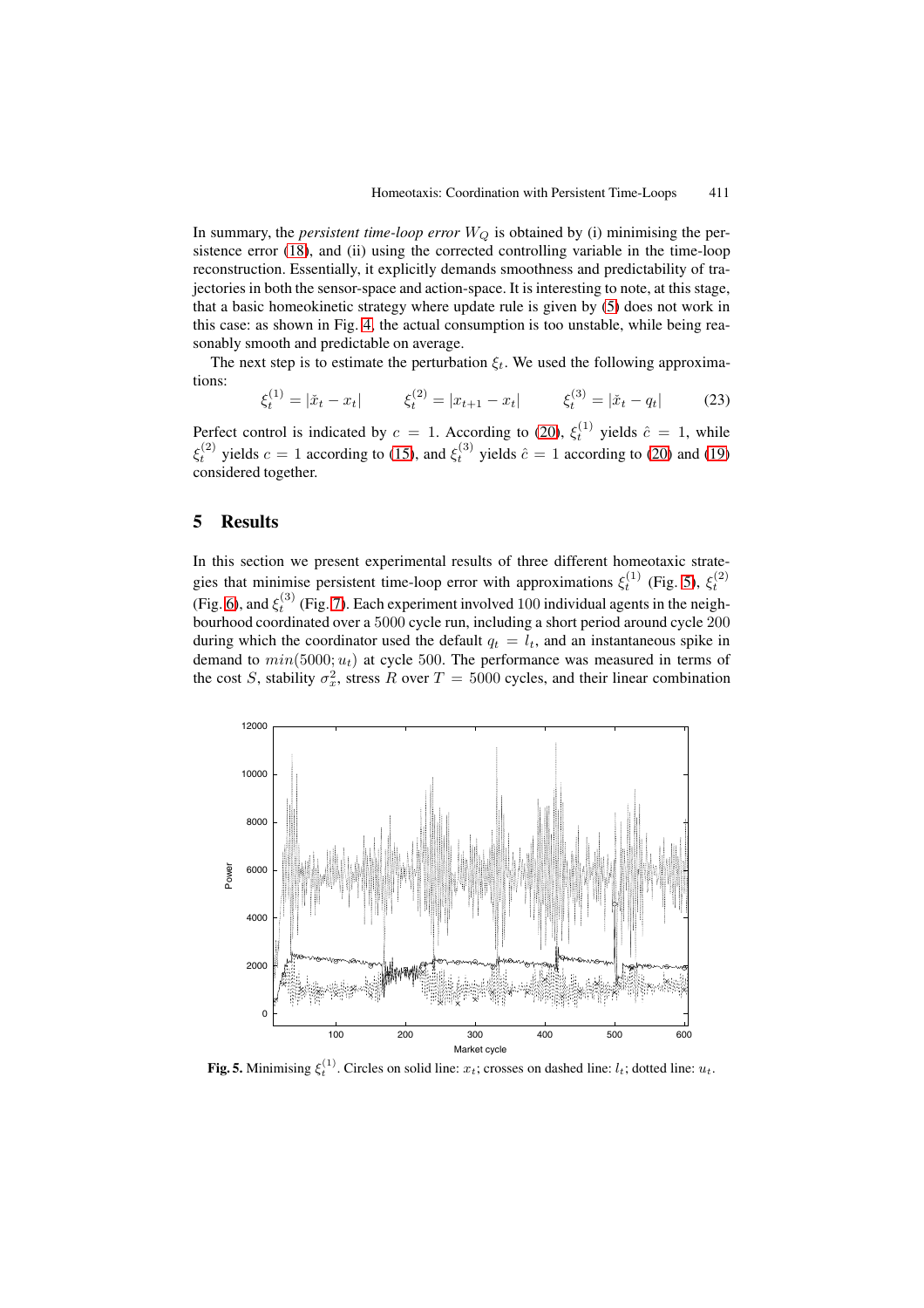



<span id="page-9-0"></span>**Fig. 6.** Minimising  $\xi_t^{(2)}$ . Circles on solid line:  $x_t$ ; crosses on dashed line:  $l_t$ ; dotted line:  $u_t$ .

<span id="page-9-1"></span>**Fig. 7.** Minimising  $\xi_t^{(3)}$ . Circles on solid line:  $x_t$ ; crosses on dashed line:  $l_t$ ; dotted line:  $u_t$ .

<span id="page-9-2"></span>

| Strategy                      | S(T)    | $\sigma_x^2(T)$ | R(T)      | Loss      | RMSE <sub>c</sub> |
|-------------------------------|---------|-----------------|-----------|-----------|-------------------|
| $\xi_t^{(1)}$<br>homeotaxis   | 376,477 | 38,806          | 5,405,235 | 95,581    | 0.04371           |
| $\xi_t^{(2)}$<br>homeotaxis   | 385,528 | 41,967          | 5,101,962 | 93,769    | 0.04440           |
| $\xi_{t}^{(3)}$<br>homeotaxis | 373,629 | 47,850          | 5,551,528 | 97,663    | 0.04388           |
| persistent quota              | 547,045 | 394,167         | 2,941,011 | 123,531   | 0.03922           |
| $q_t = l_t$                   | 334,945 | 109,560         | 8,498,646 | 129,437   | $c_t$ not used    |
| $q_t = u_t$                   | 833,075 | 3,454,456       | 973,996   | 438,493   | $c_t$ not used    |
| basic homeokinesis            | 723,124 | 20,900,555      | 1,751,512 | 2,179,883 | 0.52995           |

**Table 1.** Comparative results (bold: best in each category)

(the "loss"):  $0.1(S + \sigma_x^2) + 0.01R$  (assuming, e.g., that cost and stability contribute ten times as much as stress). All homeotaxic strategies achieve good results (Table [1\)](#page-9-2), easily outperforming the strategies considered above (minimisation of persistence error;  $q_t = l_t$ ;  $q_t = u_t$ ; and basic homeokinesis). We used the root mean square error (RMSE<sub>c</sub>) in estimating how close the controller  $c_t$  is to the perfect case ( $c_t = 1$ ), i.e. RMSE<sub>c</sub> =  $\sqrt{\sum_{1}^{T}(c_t-1)^2/T}$ . The success can be explained by the combination of homeokinetic exploration and exploitation of persistent actions. The optimal strategies based on  $\xi_t^{(1)}$ ,  $\xi_t^{(2)}$  and  $\xi_t^{(3)}$  have also shown robustness to selfishness of individual agents (selfishness is defined here as a fraction of agents that always refuse to follow a control plan), and to additive noise in actual consumption, that can be due to a fraction of agents that intermittently decide against following a control plan (these experimental results are omitted due to a lack of space).

# **6 Conclusions**

We argued that adaptive coordination of multiple resource-sharing agents requires both synchronisation and desynchronisation, balancing exploitation and exploration stages.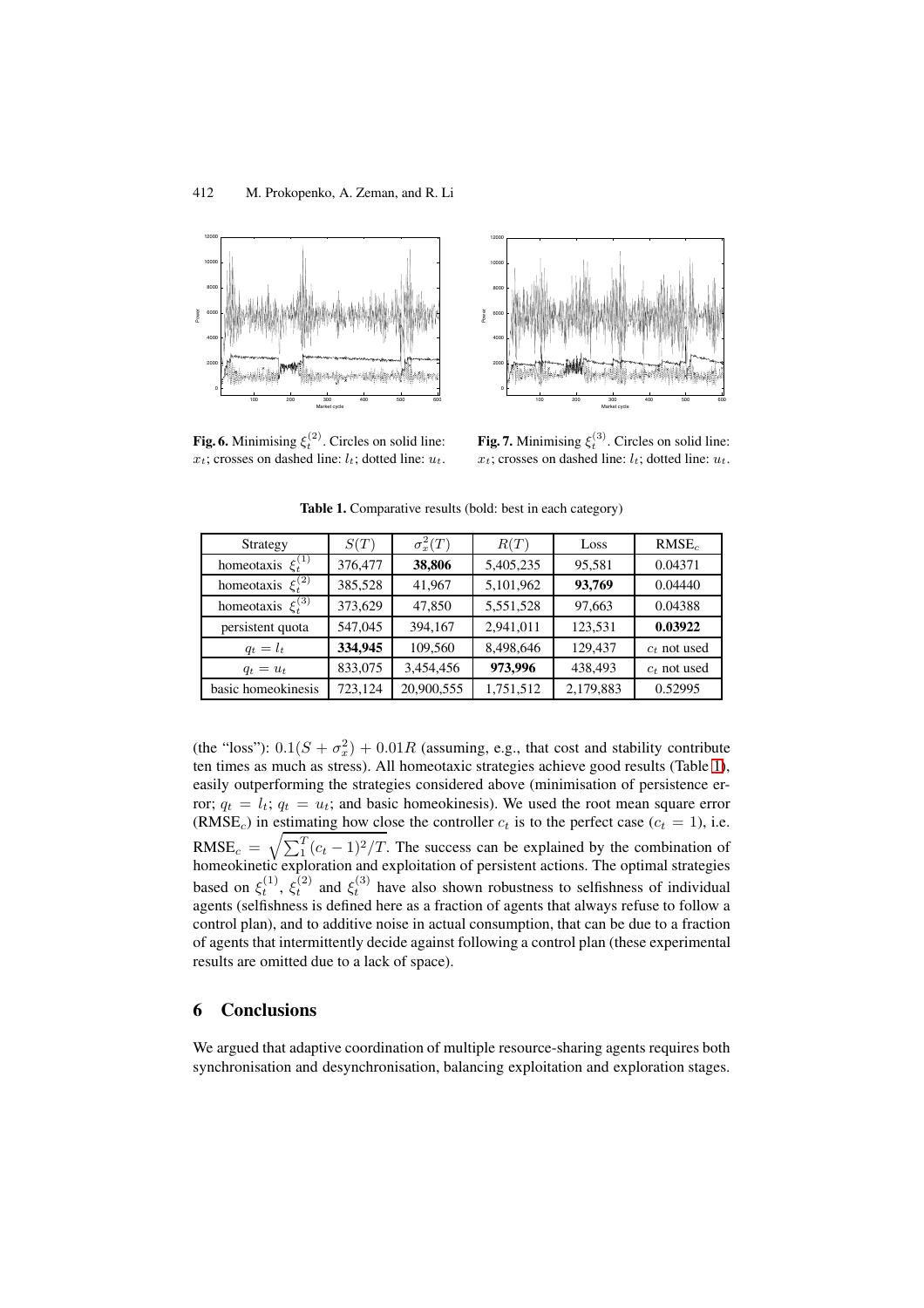This balance can be derived (learned) from dynamics of the multi-agent system itself, if there is a feedback measuring the distance between current and a desired behaviour. A model hierarchical system comprised multiple energy-consuming agents split into local neighbourhoods, each with a dedicated controller, and a centralised coordinator dealing only with the controllers. The overall consumption within a neighbourhood was considered as a sensory input of the high-level coordinator, while the coordinator's output formed its actuation. This interpretation allowed us to develop homeotaxis: a generic domain-invariant approach, based on the homeokinetic principle, extended in terms of scope (multi-agent self-organisation) and the state-space (predictable perception and action spaces). A number of homeotaxic strategies, based on persistent sensorimotor time-loops, were introduced and experimentally verified, achieving a balance between resource consumption and stress within the multi-agent community.

**Acknowledgments.** The authors are grateful to Oliver Obst for suggesting the term *homeotaxis*, and to Peter Corke for pointing out the work of Odhner *et al.* [\[12\]](#page-10-3).

## <span id="page-10-12"></span><span id="page-10-11"></span><span id="page-10-2"></span>**References**

- 1. Ashby, W.R.: Design for a Brain. Chapman and Hill, London (1954)
- 2. Ay, N., Bertschinger, N., Der, R., Güttler, F., Olbrich, E.: Predictive information and explorative behavior of autonomous robots. European Journal of Physics: Complex Systems (submitted, 2007)
- <span id="page-10-0"></span>3. Baldassarre, G.: Self-organization as phase transition in decentralized groups of robots: A study based on boltzmann entropy. In: Prokopenko, M. (ed.) Advances in Applied Selforganizing Systems, pp. 127–146. Springer, Heidelberg (2007)
- <span id="page-10-7"></span>4. Der, R.: Self-organized robot behavior from the principle of homeokinesis. In: Proceedings of the SOAVE Workshop, Ilmenau (2000)
- <span id="page-10-10"></span>5. Der, R., Güttler, F., Ay, N.: Predictive information and emergent cooperativity in a chain of mobile robots. Santa Fe Institute Working Paper 08-02-006 (2008)
- <span id="page-10-9"></span>6. Der, R., Hesse, F., Martius, G.: Rocking stamper and jumping snake from a dynamical system approach to artificial life. J. Adaptive Behavior 14, 105–116 (2005)
- <span id="page-10-8"></span>7. Der, R., Liebscher, R.: True autonomy from self-organized adaptivity. In: Proceedings of The Workshop on Biologically Inspired Robotics, The Legacy of W. Grey Walter, August 14-16, 2002, HP Bristol Labs (2002)
- <span id="page-10-5"></span>8. Klyubin, A.S., Polani, D., Nehaniv, C.L.: All else being equal be empowered. In: Capcarrère, M.S., Freitas, A.A., Bentley, P.J., Johnson, C.G., Timmis, J. (eds.) ECAL 2005. LNCS (LNAI), vol. 3630, pp. 744–753. Springer, Heidelberg (2005)
- <span id="page-10-4"></span>9. Li, R., Poulton, G.: Optimal management of multiple resource consuming devices during periods of supply restriction. Technical report, CSIRO ICT Centre, Macquarie University (May 2007)
- <span id="page-10-6"></span>10. Lizier, J.T., Prokopenko, M., Zomaya, A.Y.: Local information transfer as a spatiotemporal filter for complex systems. In: Phys. Rev.E (accepted, 2008)
- <span id="page-10-1"></span>11. Mirollo, R., Strogatz, S.: Synchronization of pulse-coupled biological oscillators. SIAM Journal of Applied Math 50, 1645–1662 (1990)
- <span id="page-10-3"></span>12. Odhner, L., Ueda, J., Asada, H.: Broadcast feedback of stochastic cellular actuators. In: Proc. of The 10th International Symposium on Experimental Robotics (ISER), Rio de Janeiro (2006)